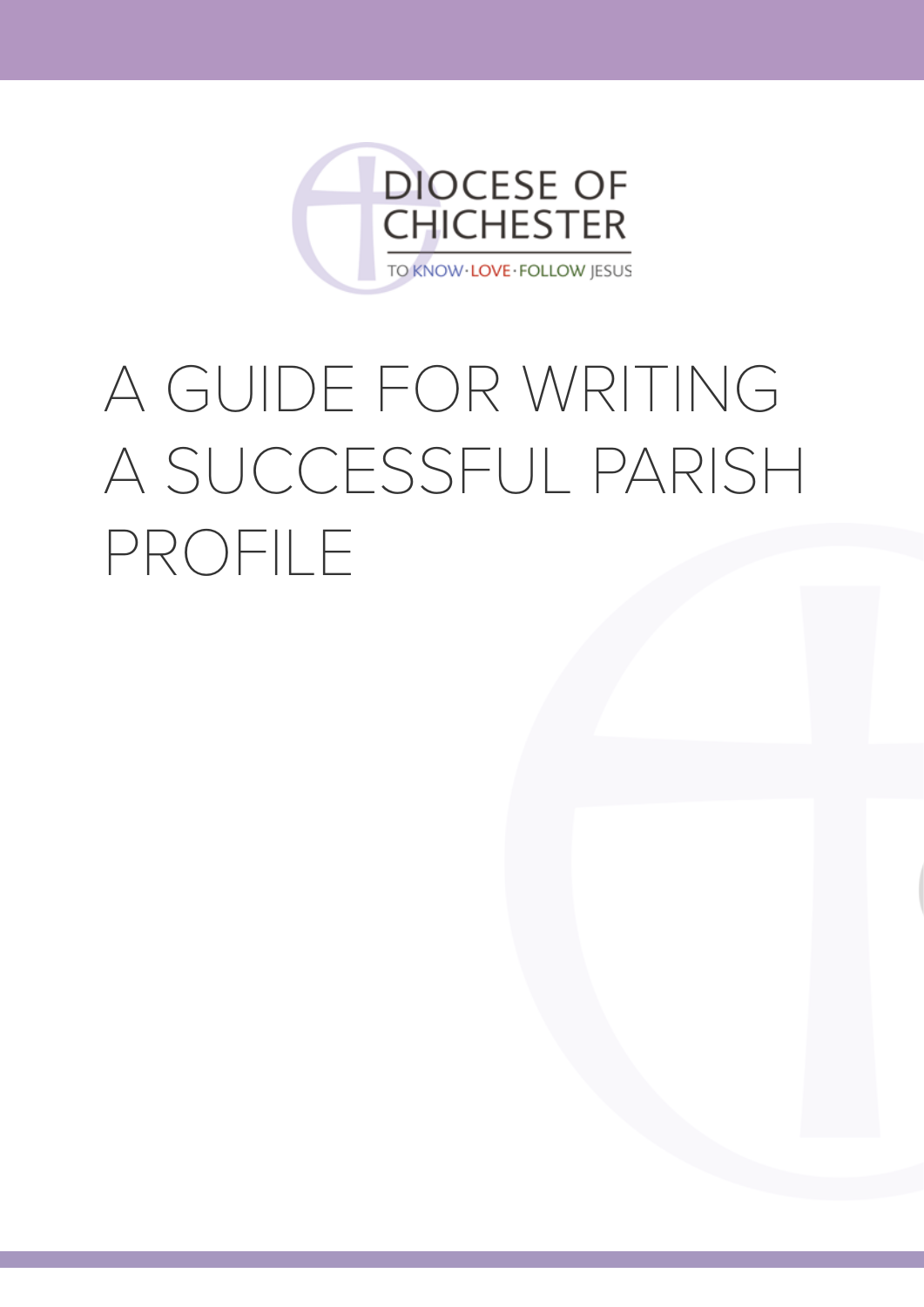# A GUIDE FOR WRITING A SUCCESSFUL PARISH PROFILE

# **DIOCESE OF CHICHESTER**

TO KNOW-LOVE-FOLLOW IESUS

You are probably reading this document because your parish has become vacant and you need to produce a parish profile. The parish profile is a key part of the process of attracting a new priest to work with you as you seek to serve the needs of your church, community and the Gospel. The parish profile is the document on which a prospective applicant will base their decision to take the application further. If you are to attract the right person, then it needs to be an appealing document.

This guide is designed to help you in that process. Clergy are looking for as complete a picture as possible, for honesty about your strengths and weaknesses, and for a sense that you have a vision and know where you are going.

As we seek to know, love and follow Jesus, we are looking for clergy who will help our churches to grow. We are not in the business of managing decline, or even of holding the ship steady. If you in your Profile can honestly say that you are open to the



leadership and to the changes that can make growth more likely, you are much more likely to attract a good priest to serve your needs.

The Bishop is responsible for the appointment process, working with the Archdeacons, the Patron in parishes where the Bishop is not himself the Patron and the elected parish representatives. The Rural Dean and the Deanery Lay Chair are also there to assist you.

I trust that this guide will help you produce an honest and attractive profile, and result in the appointment of the right priest to serve your needs and those of the church.

*Bishop of Chichester* **+Martin**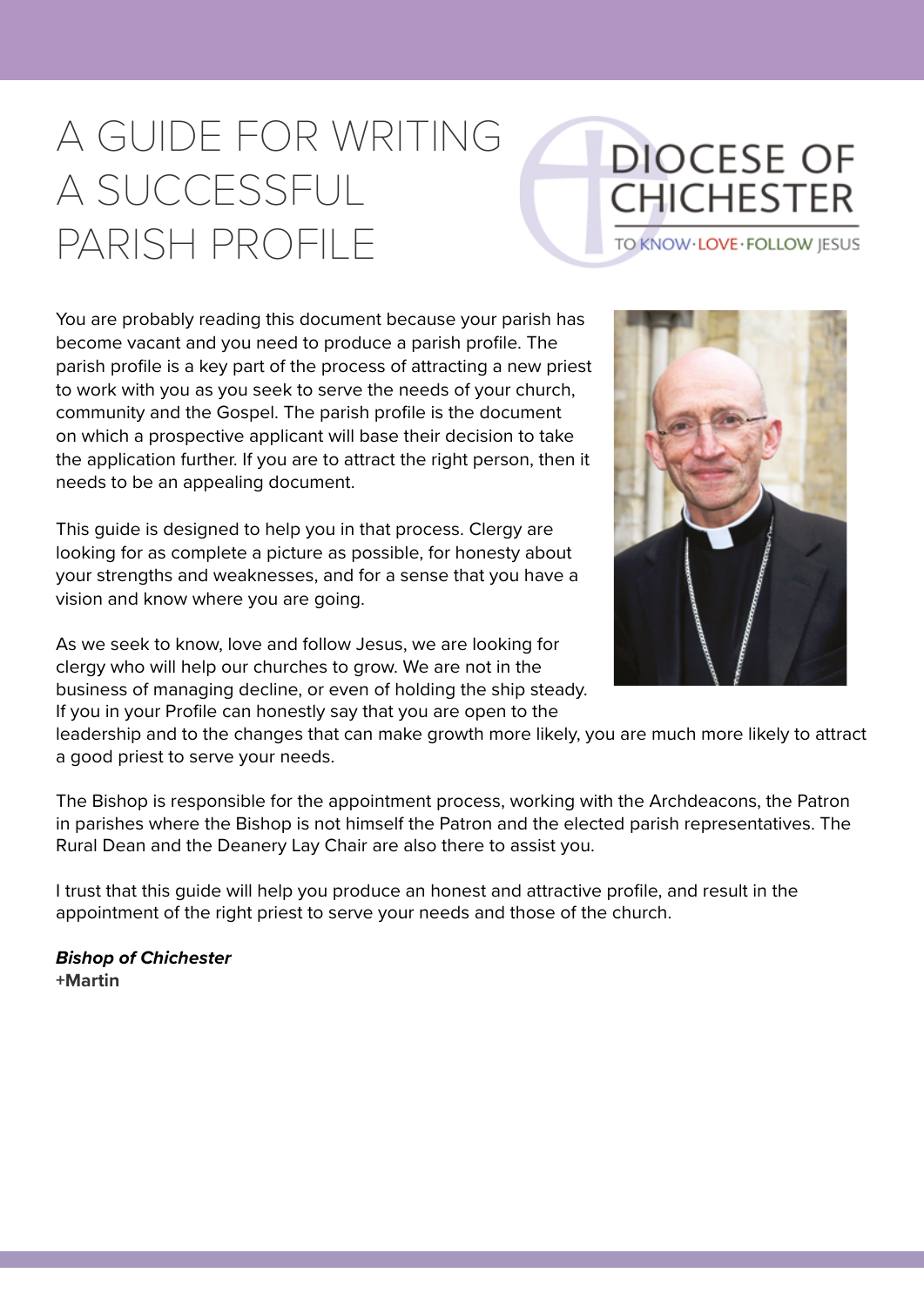# **The Aim of the profile**

To convince the right person to apply for the post. The parish profile is the best way to achieve this.

There is a shortage of clergy nationwide, so making the profile as attractive as possible will go some way to encouraging a priest to apply.

Its aims are twofold: -

- 1. It is the first insight a new priest will get of the parish.
- 2. It is the PCC's guidance note for the parish representatives, Bishop, Patron and Archdeacon in considering a possible candidate.

You will send the profile to the Bishop, Patron and Archdeacon to help them as they look for a new priest for your parish and to anyone who expresses an interest in applying for the post. It's worth spending some time getting it right.

#### **Preparation**

It is the responsibility of the Parochial Church Council to prepare the parish profile. As with most things – preparation and communication are key. The PCC may decide to task a smaller group to prepare the profile. The following considerations may be helpful: -

- At the beginning of this process your Archdeacon is always delighted to meet with the Churchwardens and/or the PCC to discuss in detail the legal processes and timescale applies to your vacancy and will advise and support you on the content of your parish profile.
- Agree with your Archdeacon/Rural Dean when they should see a draft version of your profile and the date the PCC needs to sign off the final version. A time-line is a good way to achieve this.
- Identify who has the skills and time needed to oversee the production of your profile within the agreed timescale (they don't necessarily need to be a member of the PCC – e.g. if you know somebody who has good IT skills there is no reason why you can't ask for their help).
- Recognise that getting the first draft produced is a key milestone this will allow you to see any gaps in the content, or issues that need to be resolved to present your key messages in a attractive manner.
- Agree and share the time-line with the whole benefice this is important where there may be more than one PCC/DCC. They need to know what is expected of them and when.
- Get the dates in the diary, once the time-line has been agreed. It is important that committee members feel that they have been involved in the process – after all they will need to approve it.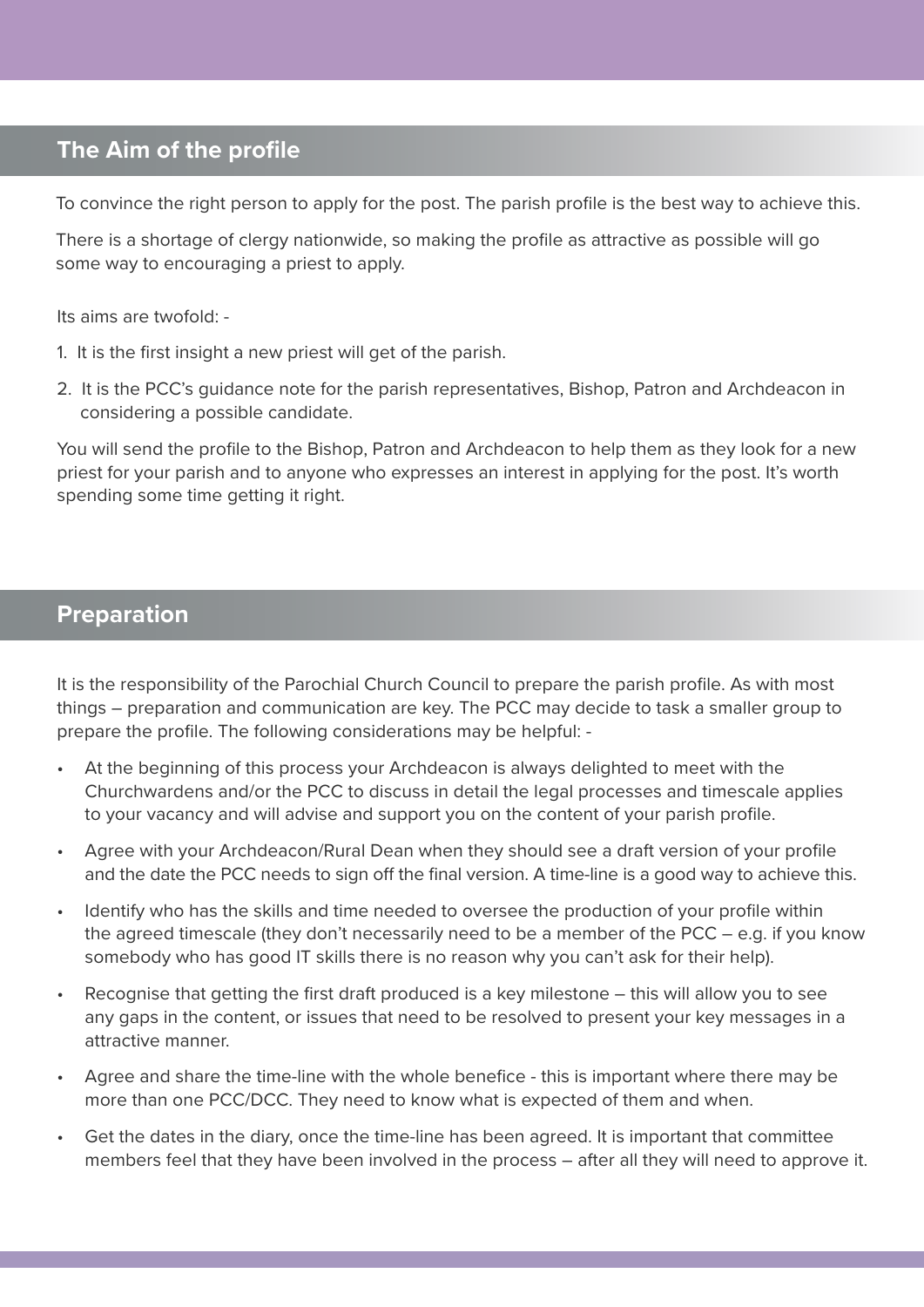- Once the PCC has agreed and signed off the profile communicate this to the wider congregation and make a copy of the profile available to them.
- Praying for your new Priest is extremely important and part of the prayer life of your church worship/home groups/bible study/ and whenever the church community gathers. Also you need to pray and thank God for those that serve you during the interregnum (ordained and lay).

#### **Things to avoid: -**

It must be said that parish profiles are easy to get wrong. The poorer ones tend to fall into the following categories:

**Worthy but dull:** Everything is in there but it's all a bit hard to read and not very exciting. Lots of information about times of services and the beautiful church building, but not very much on mission opportunities. Not the kind of thing to inspire someone to come.

**No problems here:** It reads like a description of the perfect church where everyone is always very happy and there are no financial problems and the buildings are all just right and always will be. Who would want to come and spoil all of that?

**No change thank you:** We're happy just as we are, have been and always will be. This is hardly an invitation to someone to bring their own gifts, personality and ideas.

It's all too difficult: The profile is so full of struggles and negatives that the reader gets too depressed to finish it. Would you want to be part of such a downbeat place?

**Meanwhile on planet earth:** The profile is so full of dreams, visions, plans and aspirations that the reader just thinks 'I can't do all of that' and shies away. People want to read something that's straightforward, upbeat and honest, enough to make them think 'That sounds like a good place to be' but not so over the top that they start to wonder 'No, it can't really be that good'.



Holy Trinity, Hurstpierpoint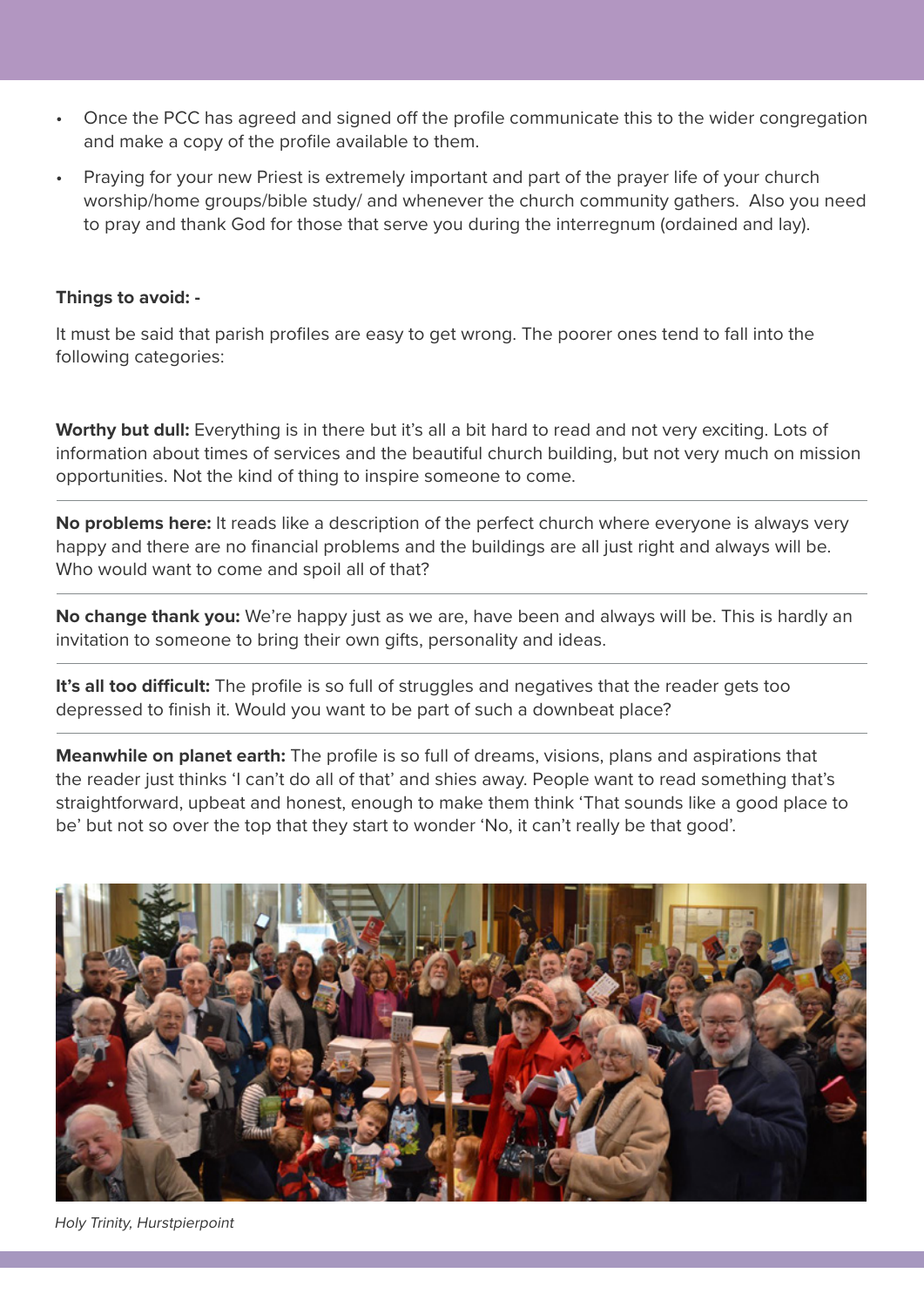# **A suggested layout**

It is recommended that your profile has five sections in this order. You can adapt this to the style you prefer but this approach is probably the most helpful for the reader.

| <b>Section one:</b>   | Summary of the profile                 |
|-----------------------|----------------------------------------|
| <b>Section two:</b>   | The broader context                    |
| <b>Section three:</b> | The vicar we need                      |
| <b>Section four:</b>  | About the parish                       |
| <b>Section five:</b>  | About the church                       |
|                       | The church as a worshipping people     |
|                       | The church and the community it serves |
|                       | The church building and resources      |
|                       |                                        |



Church family at St Peter's West Blatchington, Hove

## **Guide for each section**

#### **Section one: Summary of the profile**

Don't forget that the fundamental point of a parish profile is to attract a new priest. As you are writing and editing it, keep asking yourself, 'Is this going to interest and excite someone enough to want to come to our parish?' Assume that the person you are trying to attract knows nothing about your parish.

The parish profile needs to offer them an understanding of: -

- Who /where you are
- What you can offer them
- What you expect of them
- What you hope to become  $-$  your vision for the future

**Be positive:** You are trying to attract someone to come, so you need to tell them why your parish is a good place to be.

**Be upbeat:** There are always good things going on and good stories to tell. There are also always positive things to say about the future, however tough the present is.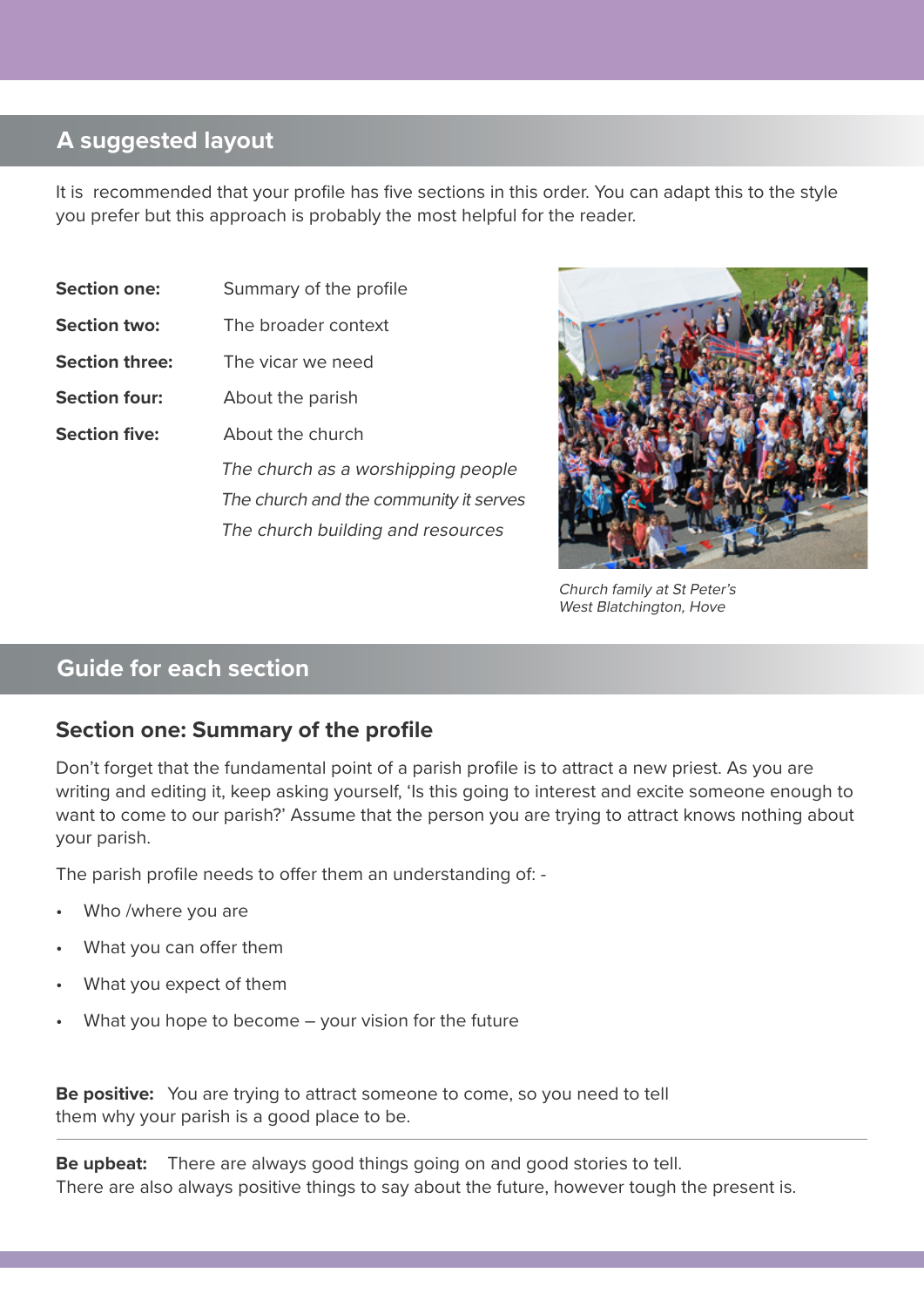**Be honest:** Don't pretend that things are different from what they are.

If you've been through a tough time or there are major problems to overcome, say so. However, also try to show that you are up for a challenge and want things to be better in the future, even if you don't quite know what that future looks like.

**Keep it simple:** Write in short, uncomplicated sentences wherever you can. Use short paragraphs and sub-headings to break things up. Don't pack it so full of facts and figures that only an expert in statistical analysis could understand it.

**Make it look nice:** You don't need to have a professional design but you do need to try and make it as attractive as possible. Good photographs (especially of people), if they photocopy well, can brighten the whole thing up.

**You can't tell them everything:** You haven't got space and they won't read it. Just keep to the main points. They can always ask more detailed questions when they come and see you.

**Keep it human:** Try to bring in a few quotes from different people in the congregation about what they like about church, what they think about the future, how they got involved, what was the best thing that ever happened. Just drop the quotes into the profile every now and then to break it up and give a human feel to it.

**Think in terms of lists:** Try and think in terms of the best 5 things about our church, the top 3 challenges for the future, and the 5 key qualities of our new parish priest.

**Put yourself in the reader's position:** S/he may well never have heard of your parish or know very little about it. At best, they may have a sketchy view of what the parish and the church is like. You should try and help them get a real handle on who you are and what's going on.

**Check it with others:** A fresh pair of eyes will see what you have missed and can tell you what they don't understand about what you have written.

#### **Section two: The broader context**

As you begin to write this section ask yourself what is going on within the deanery and at diocesan level?

This is quite a wide-ranging section looking at the things happening at different levels in the church and the kinds of help and support the potential priest may receive.

In this section, you should give a brief indication (there will be time for more later) of the demographic context of the parish: what is it like as an area in which to live and minister. Give a brief introduction to the church or churches. Say something about the diocese and the deanery, and the ways in which the parish relates to these.

Your church involvement in Diocesan initiatives within your parish (e.g. your one new thing, your initiatives for the year of the Bible).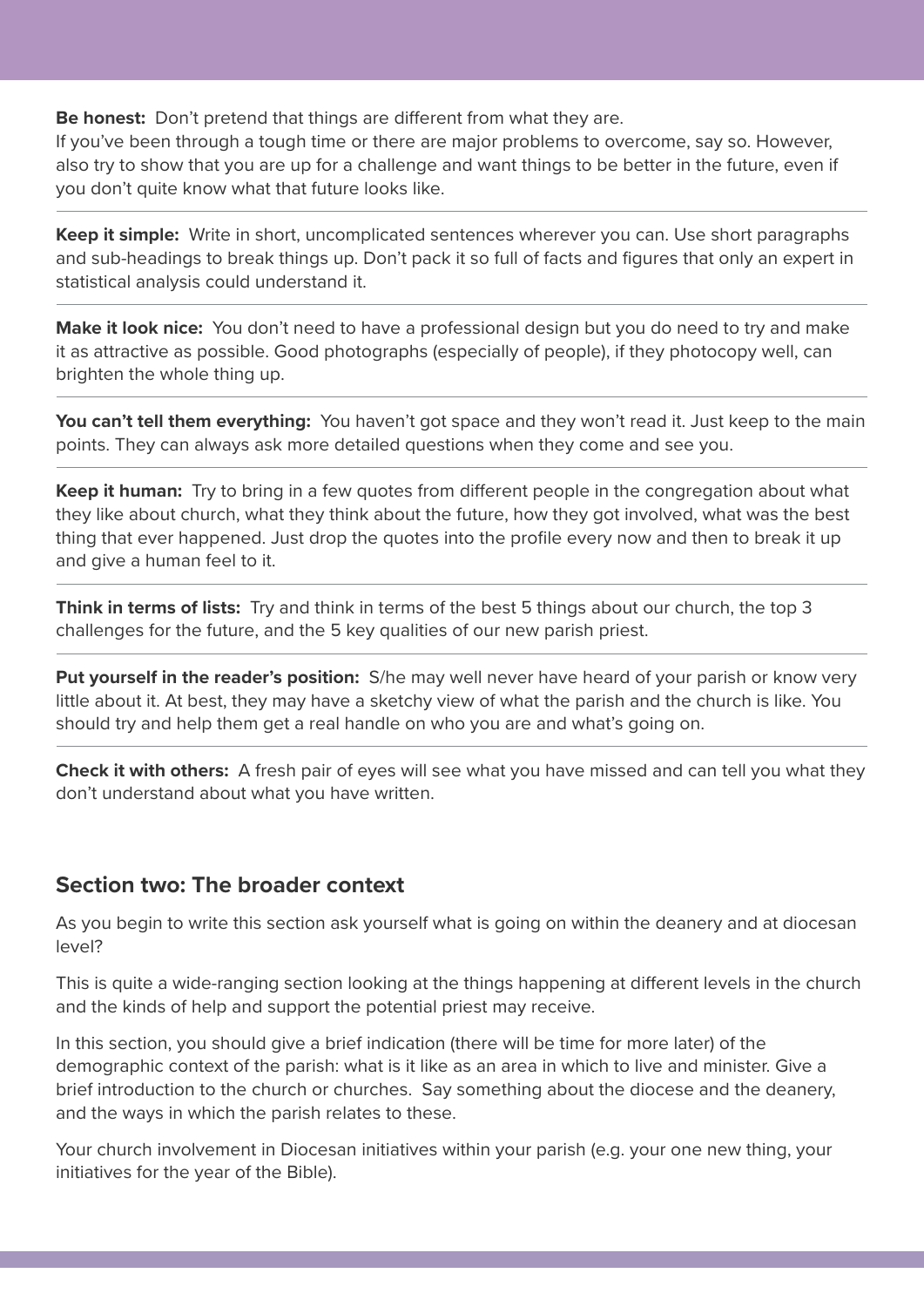You need to report on whether your PCC has made any special arrangements with the Bishop on the grounds of theological conviction regarding the Ordination of Women to the Priesthood and the Episcopate in accordance with the House of Bishops' Declaration on the Ministry of Bishops and Priests.

You could include:

- Any themes of the deanery that the church is particularly connected with
- Any diocesan initiative e.g. the year of the Bible, and how you and your church are responding to this
- Any pastoral reorganisation currently taking place or in the pipeline
- Any informal (clustering) relationships with others whether you have a formally commissioned Shared Ministry Team or other leadership team. Any paid or voluntary staff members, e.g., assistant curate, lay workers, lay readers, SSMs or retired clergy
- The church's financial situation and, if it's not particularly good, the steps you have taken recently to improve things
- Any pastoral reorganisation currently taking place or envisaged for the future, whether as part of your parish mission plan or another document, then explain these priorities and the steps you are taking to implement them and the importance of growing your church numerically and spiritually

Once again in this section be honest and straightforward.

Don't worry about what you haven't got; talk positively about what you have.

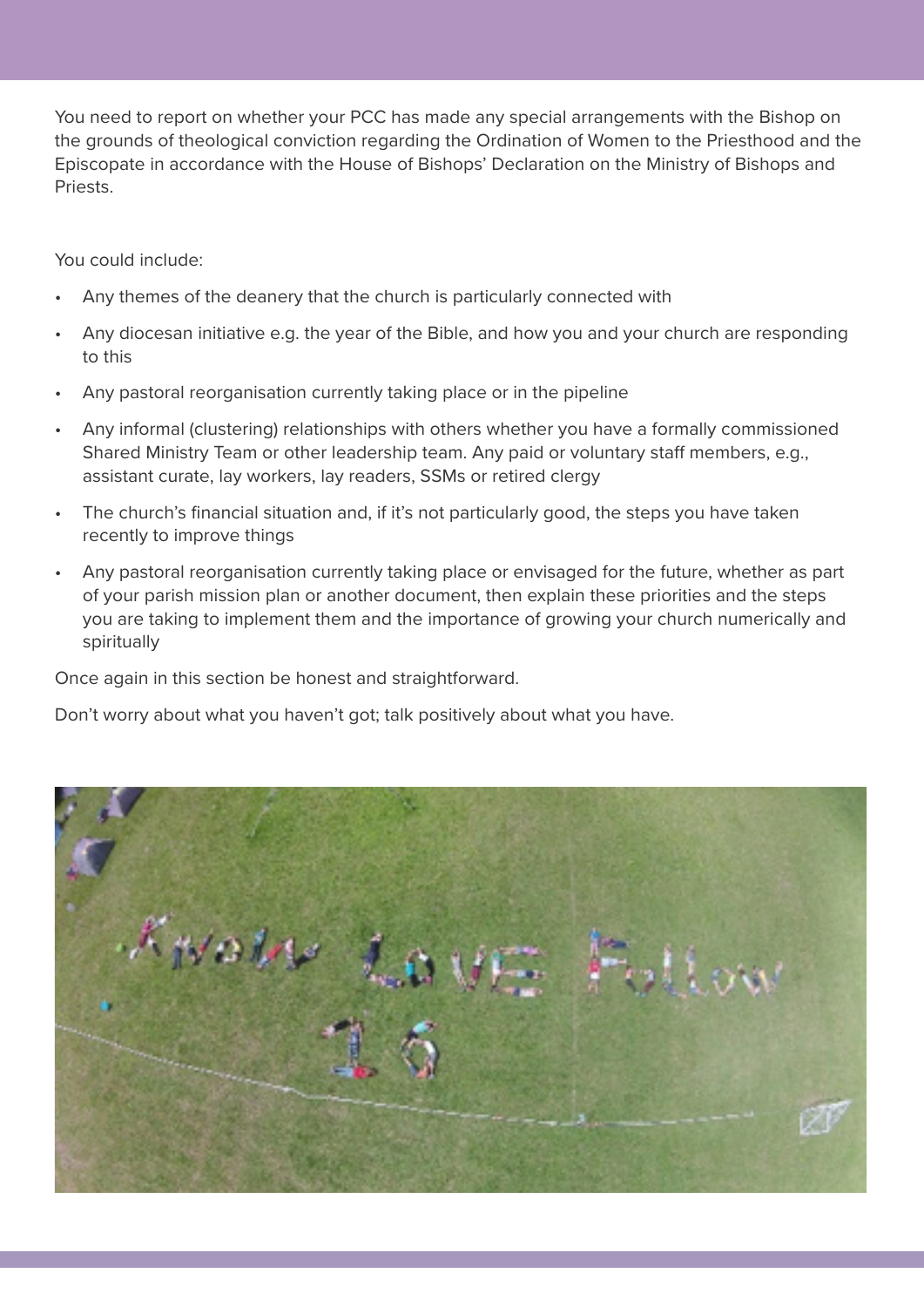### **Section three: The vicar we need**

It is worth mentioning at the outset that parishes can be unrealistic when it comes to stating the type of vicar they want saying in effect "we want an outstanding preacher and service leader, who has a real concern for young people, old people, single people and the family, has a real heart for ministering to people at the margins of our community, who is a visionary leader but is also extremely collaborative, gets on marvellously with every age group, listens beautifully, loves every

form of service going and will visit us all at least once a week unless we are in hospital in which case s/he will visit us more regularly. Oh, and s/he must be brilliant at getting in money too..." This leads to the standard joke about the Angel Gabriel not being available.

There is an enormous difference between the must haves and the things that would be helpful but are not essential. Most profiles mix up the two things. If you have given a good, clear and honest picture of the life and ministry of the church then it should be equally clear what kind of person you want.



It is worth then thinking through how you describe the essential and desirable characteristics of the person you want as a priest. It can be hard distinguishing between these two categories. However, in theory if the potential priest lacks any one of the essential qualities then you shouldn't appoint them.

So, the best way of looking at this is to get a list of essential and desirable characteristics together and asking yourselves very candidly and honestly: 'Which characteristics on this list must our next priest have?' What are the non-negotiable, must have qualities? The answer to that question forms your essentials list, the qualities that you will stick out for.

Beyond that you need to describe the other characteristics that you would like to see. Make sure that your list of desirables is not so long as to be meaningless. All the qualities will be good and important things, but you can't have everything. So, go for the most important to you.

Try not to list more than 10/12 characteristics to cover your whole list, essential and desirable.

#### **Section four: About the Parish**

As you begin to write this section ask yourself the question: What's it like to live here? An introductory section with 2/3 paragraphs saying what the parish is like. This can include:

- **Location**
- **Population**

How you would describe it, e.g. urban, suburban, rural, new town, small town, village, high income, low income etc.

What kind of people, e.g. age/social/ethnic mix, is the population mobile or static, is it rising or falling?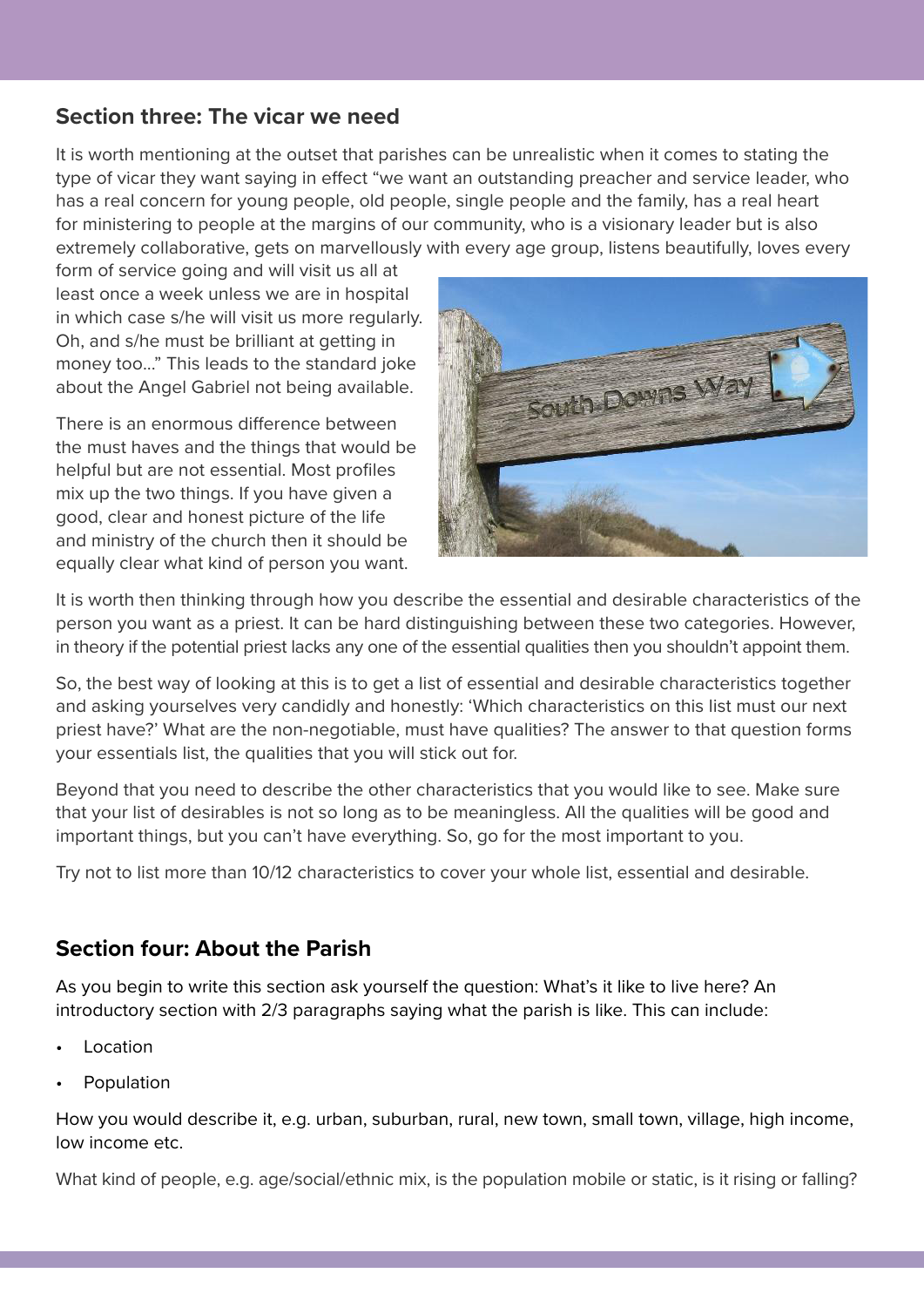It may be useful to consult the Church of England spotlight data which provides recent statistical information from several sources, concerning your parish. Are there any features, e.g. particular problems, landmarks, famous people (now or in the past) anything to give a bit of a flavour of what the place is like?

Importantly make sure you finish the section on a positive and upbeat note. For example: 'We think St Ethel's is a great place to be. Yes, there are lots of challenges, especially young people leaving the area. Nevertheless, there's also a lot going on and the church is at the centre of some of them. We want to become more and more a part of our community so that people see the church as being at the heart of things rather than just an old building that they used to go to.' You could also include a list such as the best 3 things about living here and perhaps some quotes from people.

#### **Section five: About the church**

Begin by asking yourself the question: What's the church like and would I want to worship here?

Any potential new priest needs to understand what kind of support s/he can expect, whether in a parish context or through the team the parish is in. For example, administrative support; whether clergy cover each other's services; readers, SSMs, retired clergy who are active in the parish; lay leadership teams, youth and family leaders, house group or Sunday School leaders. Basically, is it the priest on his or her own, with a committed few or with a wider support and leadership base?

#### **The church - as a worshipping people**

In this section, you are trying to give a flavour of church life. You will want to mix it with some facts and figures as well as a description of what you think is going on now and the challenges for the future. Try to keep to the main issues and remain upbeat. There is a danger that you write a long list of problems or things that need doing. Try and make sure there are plenty of positives.

You could include:

- A list of services
- A brief description of the worship patterns
- The kinds of people involved in worship, age group social /economic/ ethnic mix, number from outside the parish
- The involvement (or not) of children and young people
- The different expressions of church, from formal Sunday and mid-week services
- Bible- study groups and prayer meetings, from youth clubs and fellowship groups to café churches and messy church etc.



School leaver services take place in our churches across the diocese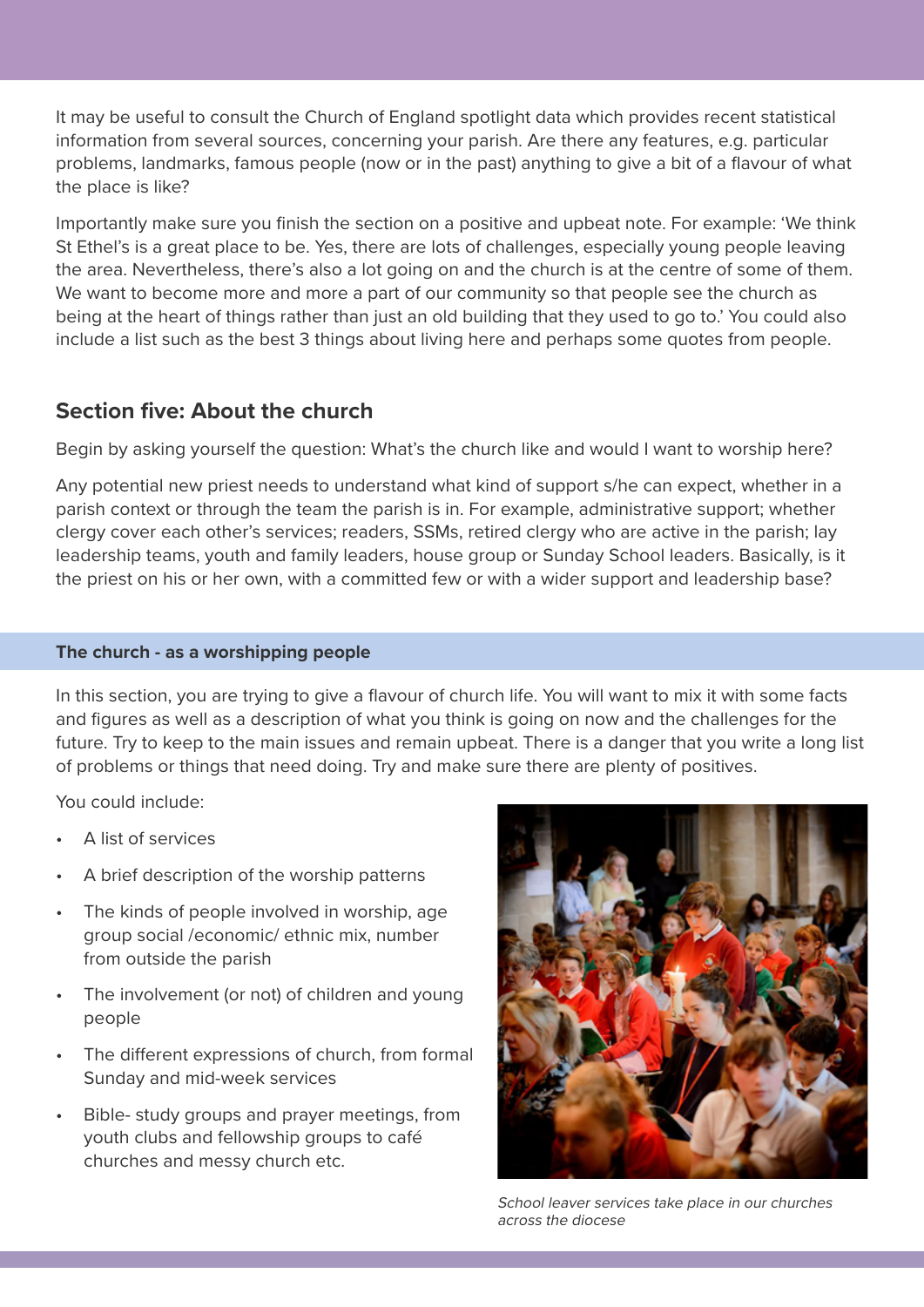- The numbers of people involved: size is not the whole issue. Big can be beautiful and small can be depressing; equally small can be vibrant and active and big can be passive and complacent. Try to get behind the numbers to the people, your strengths and weaknesses, your hopes and aspirations. In addition, remember you are trying to encourage someone to join you; give them some good reasons to do so.
- The overall churchmanship of the church

It might be worth including some pictures and quotes from people doing the activities you describe.

#### **The church - and the community it serves**

As you prepare to write this section ask yourself the question: Are we just an inward-looking holy huddle or is the church part of this Community?

It this section you are trying to show how the church plays a part, or not, in parish life. There are several ways in which you can do this:

- The weddings, baptisms and funerals that you do, plus the support you offer (if any) to people
- The kinds of groups and activities taking place in church buildings other than ones described already
- The different services you offer to the community from home communion services, from film clubs to toddler groups, from lunch clubs to quiz nights
- The church/community school in your parish and how you relate to it
- Any special relationships with local organisations and institutions (e.g. hospitals, hospices, residential homes for the elderly, homeless organisations, prisons)
- Any special links with the local authority or civic responsibilities on the part of the priest
- The different ways church members are involved in the community on behalf of the church
- How you work with and relate to other churches and denominations in your parish
- Your support for home and overseas mission and charities

Remember that there are huge areas of overlap between what you might describe as worship and outreach, and community involvement in this section. Don't get too bogged down in debating the subtle differences between each. You're just trying to show what lies beyond Sunday and mid-week worship. In addition, these kinds of things can go in waves. It may be that during the vacancy you've had to let certain things drop, and they might not get back up and running. Once again, be honest and straightforward. Don't worry about what you haven't got; talk positively about what you have. Just be straight that some things are going well, some things used to go well but don't any more, some things have folded through nobody's fault and you may or may not try to get them going again, and by implication certain things have never been done at all. Again, quotes can be helpful from people on the receiving end of these kinds of activities, even though they may not be church members.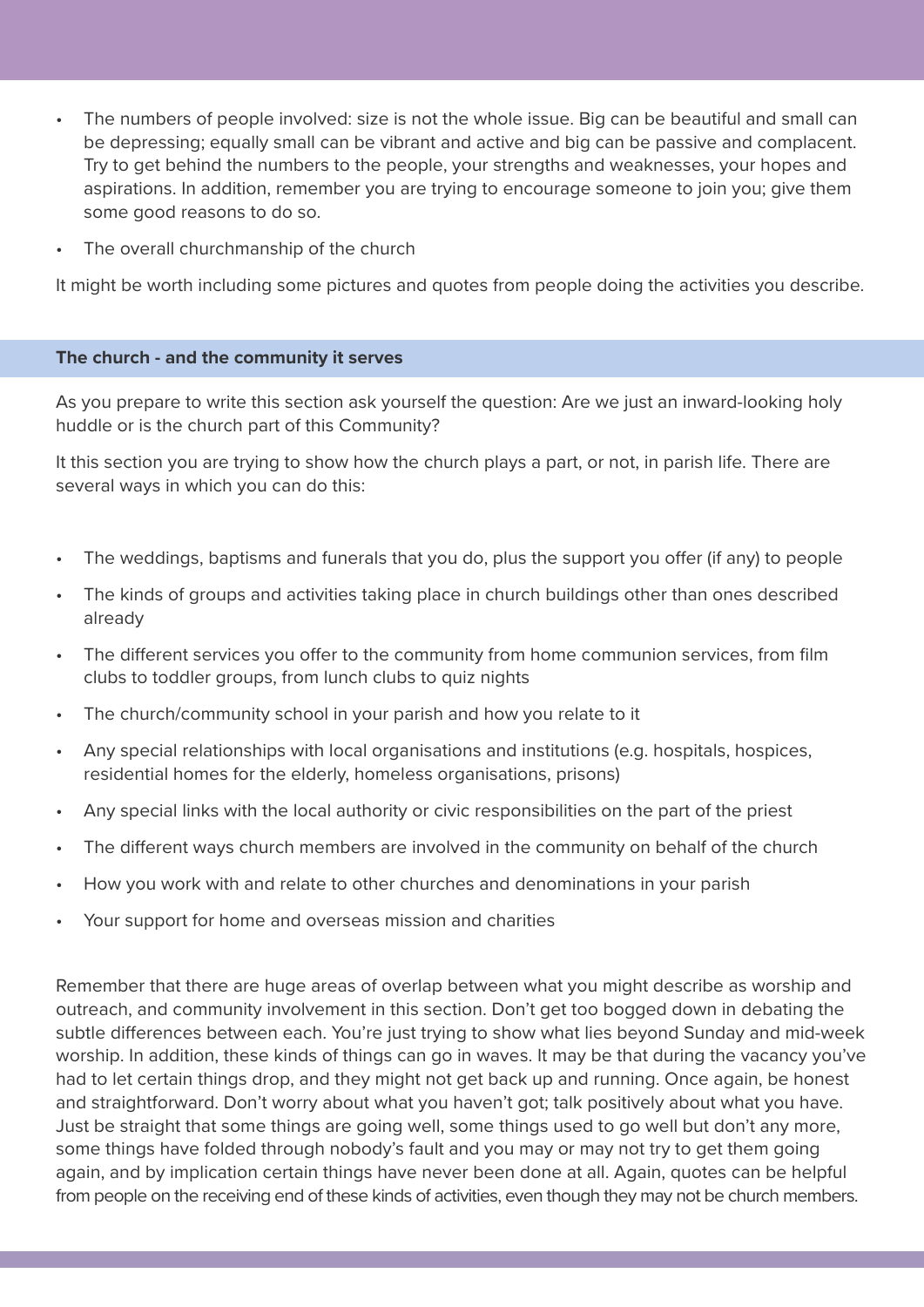Church schools and indeed community schools should be a major focus of mission and outreach. However, if you have a church school how do you relate to it? If it is a Church School, what is its legal status: is it 'Voluntary Aided' (i.e., more distinctly a church school) or 'Voluntary Controlled' (i.e., with a church affiliation but less distinct), or is it a member of an academy chain.

Do clergy and/or lay people in the parish conduct regular assemblies? Are there special services at different times in the church's year? Are attempts made to connect parents and children from the school(s) into Sunday worship?

#### **The church – buildings and resources**

It is important that s/he understands the financial position, the financial problems and opportunities. Are the parish finances very healthy, are you just about breaking even, or are you hitting real problems? Things like the number of regular givers and the most recent stewardship campaign can also be helpful indicators. You should always enclose a set of your most recent accounts with your parish profile.

It is also worth saying that you pay in full all legitimate working clergy expenses, that you expect them to take proper holidays and days off and that you support them as they take time for training (CME), reading weeks, personal development, retreat and academic study. It shows that you have an understanding and concern for the health, well-being, personal and professional development of your priest.

As you begin to write this section ask yourself the question: What are our buildings like and do they



take up all our time and resources?

As we all know, our buildings can be a blessing and a burden. Some church buildings and church halls are in an excellent state of repair, are just right for church and community use, generate lots of income and are managed by full-time caretakers. However, for most of us this simply isn't the case.

Clergy don't want to be buildings' managers, although they clearly see the importance of having the right buildings for worship, mission and ministry. Therefore, you should be clear about what buildings you have, include a picture and short description of each of them, stating what condition they're in and what plans (if any) are currently in place for changing things.

Some profiles get quite involved at this point! You are not trying to describe every detail of your beautiful or not-so-beautiful church. Rather you are trying to give an idea about:

The condition of the buildings. Be honest. There may be a lot of work to do in the first couple of years to get things right. If so, say so. Otherwise try and demonstrate that the buildings are adequate for what you need now. Include information about whether the buildings are listed, i.e., Grade 1, 2, 2\* or unlisted.